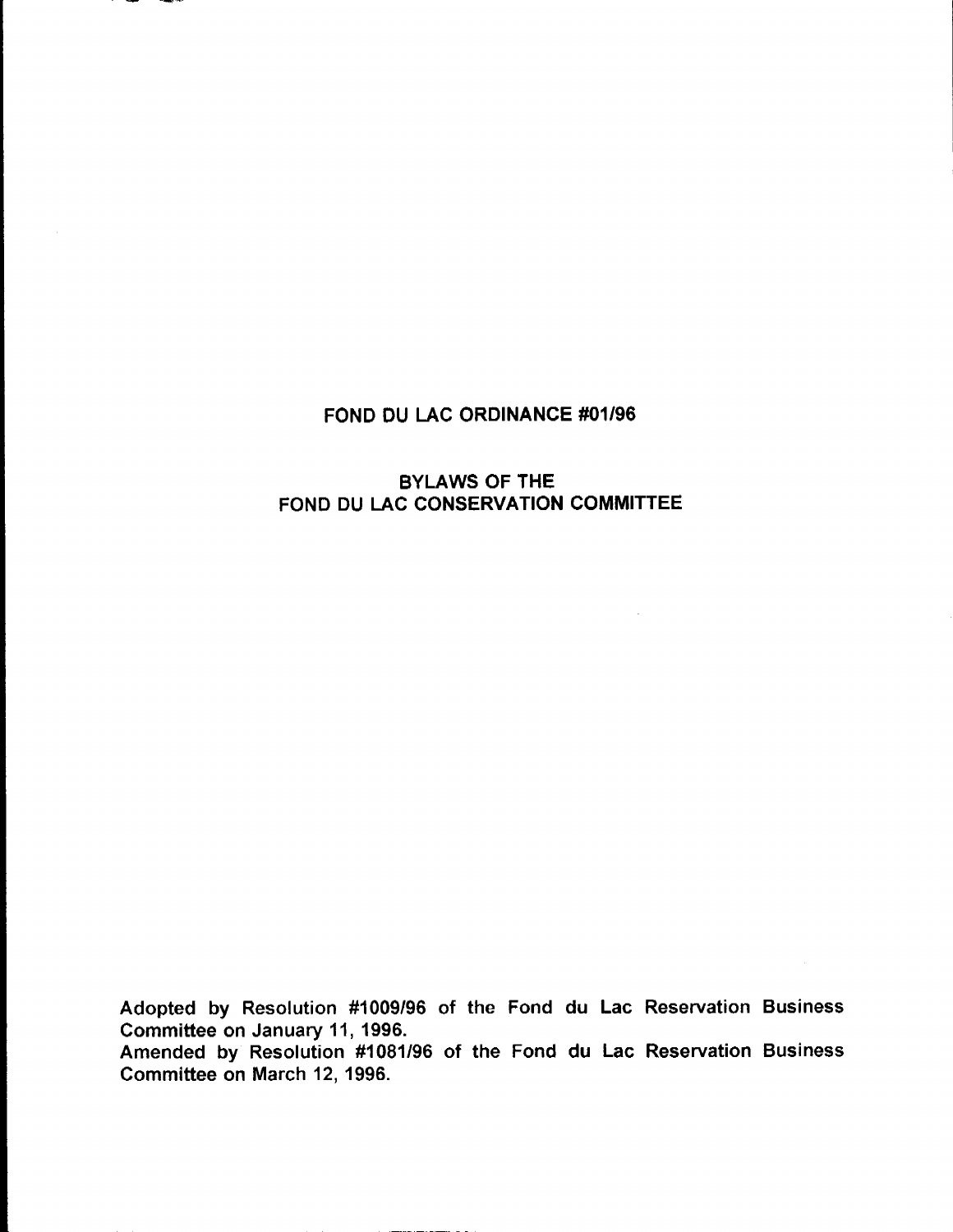#### FOND DU LAC ORDINANCE #01/96

### BYLAWS OF THE FOND DU LAC CONSERVATION COMMITTEE

Pursuant to the authority granted by Article VI of the Revised Constitution of the Minnesota Chippewa Tribe, and as recognized under Section 16 of the Indian Reorganization Act, 25 U.S.C. § 476, the Fond du Lac Reservation Business Committee, as the Governing Body of the Fond du Lac Band of Lake Superior Chippewa, created the Fond du Lac Conservation Committee, under Ordinance #03/90, entitled the "Fond du Lac Conservation Code," which is charged with the management, preservation, protection and regulation of the taking of fish, game, wild rice, natural and woodland resources of the Fond du Lac Reservation. Pursuant to the aforementioned authority, the Fond du Lac Reservation Business Committee hereby establishes the Bylaws of the Fond du Lac Conservation Committee.

- 101. Name. The name of the organization shall be the Fond du Lac Conservation Committee (hereinafter referred to as the "Conservation Committee").
- 102. Purposes. The purposes of the Conservation Committee shall be to promote the management, preservation, protection and regulation of the fish, game, wild rice, natural and woodland resources within the boundaries of the Fond du Lac Reservation; advise the Fond du Lac Reservation Business Committee with respect to the management, preservation, protection and regulation of the fish, game, wild rice, natural and woodland resources in a manner which is consistent with the objectives and regulations prescribed by the Reservation Business Committee in the Fond du Lac Conservation Code, FDL Ord. #03/90, as amended.
- 103. Attributes. The Conservation Committee is a subdivision of the Fond du Lac Band of Lake Superior Chippewa, and the actions taken by the Conservation Committee shall be imbued with those privileges and immunities inherent to the Fond du Lac Band, except as limited herein. Nothing in these Bylaws shall be deemed or construed as a waiver of the sovereign immunity of the Fond du Lac Band, or to constitute consent by the Fond du Lac Reservation Business Committee or the Conservation Committee to suit, except as provided herein.
- 104. Membership. The Conservation Committee shall consist of seven (7) members, who shall be enrolled members of the Fond du Lac Band, three (3) of whom shall be appointed for an initial term of three years, and four (4) of whom shall be appointed for an initial term of two years, and thereafter the term for all membership positions shall be two years. The Reservation Business Committee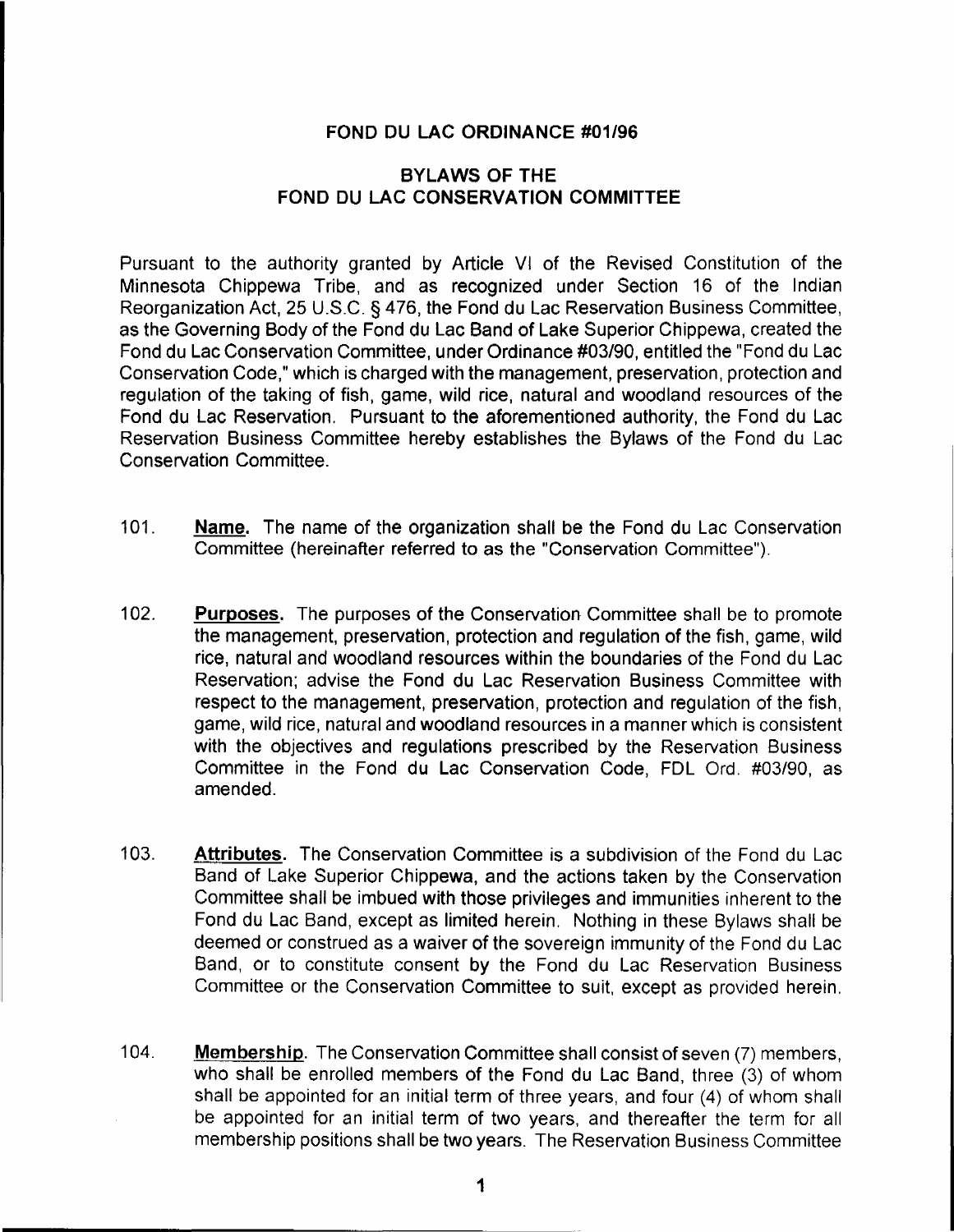shall make all appointments to the Conservation Committee and shall notify both the appointees and the Fond du Lac Conservation Department of such appointments. These seven (7) regular Conservation Committee Members shall be its only voting members.

- 105. Removal or Suspension of Members. A member of the Conservation Committee may be removed by the Reservation Business Committee for misconduct, malfeasance, missing three (3) consecutive meetings of the Conservation Committee, disqualification under Section 104 of these Bylaws, or crimes of moral turpitude. Where a member of the Conservation Committee has been charged with a crime of moral turpitude, or where the Reservation Business Committee has considered reliable allegations of such conduct, the Reservation Business Committee may suspend that member until such time as that member has been exonerated of those charges or allegations. The Conservation Committee may recommend removal or suspension of a Conservation Committee member to the Reservation Business Committee for any of the above-stated reasons, provided that the conduct at issue is reasonably substantiated.
- 106. Officers. The Conservation Committee shall elect from among its members a Chairperson, a Vice-Chairperson, a Secretary, and a Treasurer. The Chairperson shall preside at all meetings of the Conservation Committee or, in the absence of the Chairperson, the Vice-Chairperson shall preside. The Chairperson shall have the responsibility to see that all the functions of the Conservation Committee are satisfactorily conducted and shall perform all general responsibilities which are inherent to that office. The Secretary shall prepare and maintain the minutes of the Conservation Committee and shall provide copies of the minutes to the Reservation Business Committee within ten (10) days of approval. An officer may be removed from that office by majority vote of a quorum of the Conservation Committee.
- 107. Non-Voting Advisory Members. The Conservation Committee may also have, as non-voting advisory members, individuals from: The Bureau of Indian Affairs, the representatives to be recommended by the Superintendent of the Minnesota Agency; The United States Fish and Wildlife Service, the representative to be recommended by the Regional Director of Region 3, and; from the Minnesota Department of Natural Resources, the representative to be recommended by the Commissioner. Non-voting advisory membership is not limited to the above mentioned agencies.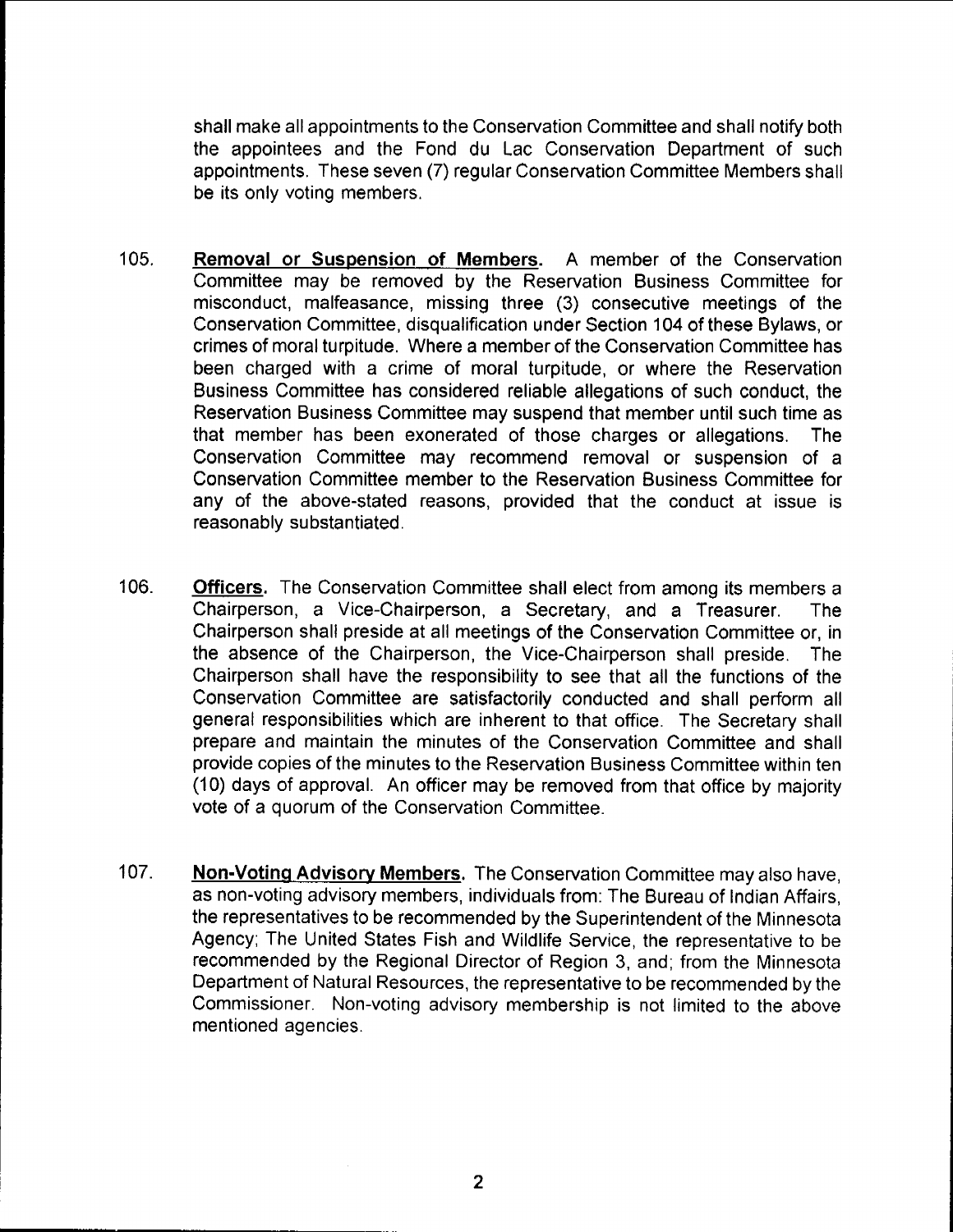- 108. Functions of the Conservation Committee. The Conservation Committee shall perform the following functions:
	- a. Acquaint themselves thoroughly with, and uphold the provisions of the Fond du Lac Conservation Code, FDL Ord.#03/90, as amended.
	- b. Develop and maintain a system for the issuance of all licenses, permits, tags, markers, and develop a record keeping system. The staff of the Conservation Division will issue all licenses, permits, tags and markers and will be responsible for record keeping and for keeping the Conservation Committee informed with regular reports.
	- c. The Conservation Committee shall recommend to the Fond du Lac Reservation Business Committee: seasons, where none are specifically provided; closing or shortening existing seasons, when necessary for the well-being of the resource, and; extending or opening seasons, after a determination that such an act will not cause substantial harm to the resource.
	- d. Review annually factors such as shortages or abundance of a resource to determine the numbers and types of permits which may be issued.
	- e. Maintain a liaison with the Minnesota Department of Natural Resources and the United States Fish and Wildlife Service to facilitate cooperation in the enforcement of respective game laws and other mutual concerns.
	- f. Consult with private groups, state, local and federal governments concerning the establishment of natural resource conservation programs which have sound biological, ecological, environmental and economic basis.
	- g. Propose to the Fond du Lac Reservation Business Committee and, upon their approval, take necessary steps to in itiate and implement aspects of the natural resource conservation program.
	- h. Recommend to the Reservation Business Committee, disbursements and expenditures from the Conservation Fund so that the funds may be expended and disbursed for purposes which are reasonable and necessary to the implementation of activities and operations governed by ththe Conservation Code and these Bylaws.
	- i. Recommend to the Tribal Court a schedule of penalties and a procedure for expeditious collection of such penalties.
	- j. With receipt of proper application, the Conservation Committee will recommend to the Reservation Business Committee that a Conservation Officer take whatever fish or game necessary for feasts, ceremonies, senior citizens or handicapped Band members.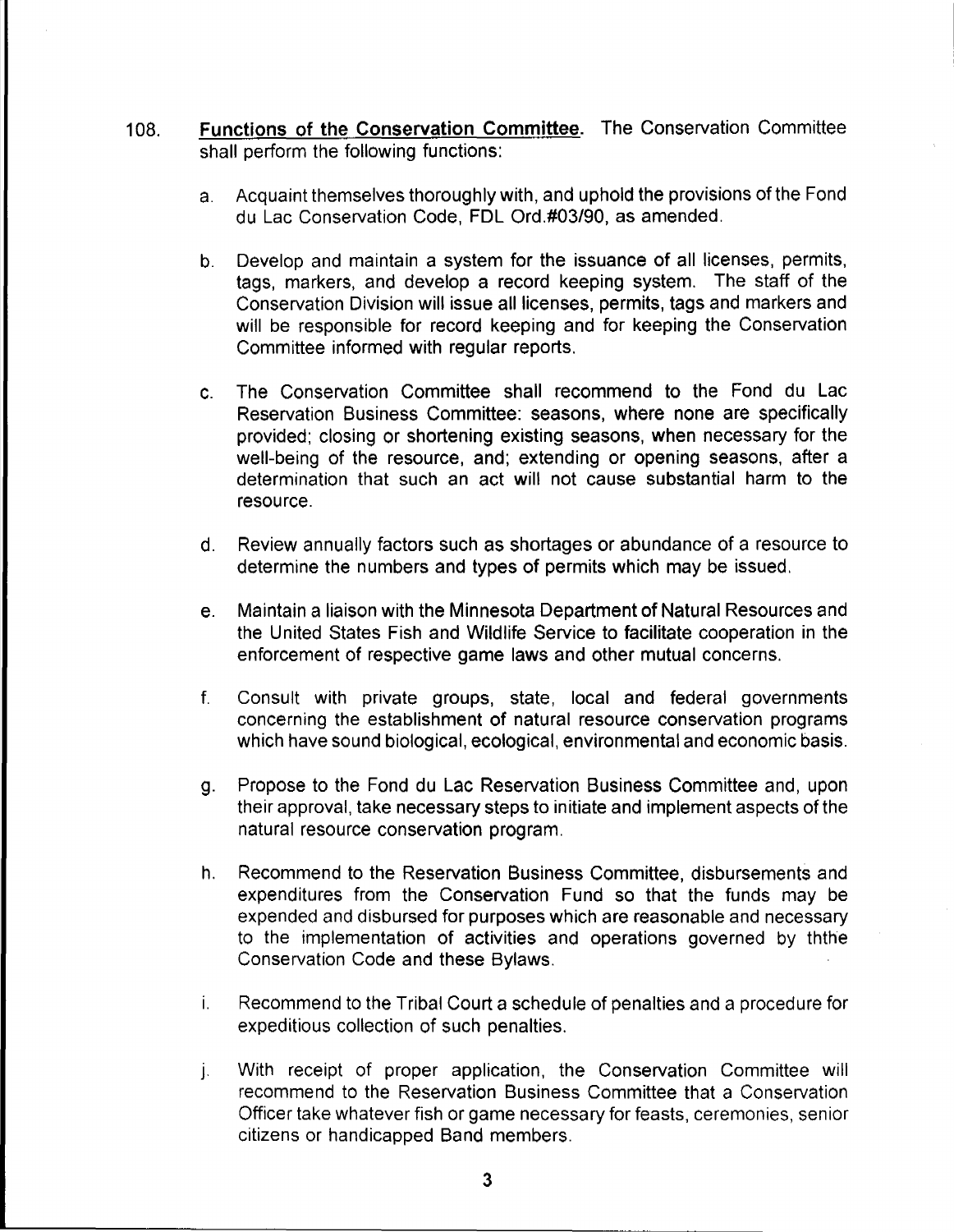- 109. Meetings. All meetings of the Conservation Committee shall be conducted in accordance with the Rules of Order and Code of Conduct prescribed under Articles 111 and 112 of these Bylaws.
	- a. Regular Meetings. Regular Meetings of the Conservation Committee shall be held once a month. Members shall be notified of the meeting by the Secretary no less than seven (7) calendar days prior to the meeting.
	- b. Special Meetings. Special Meetings of the Conservation Committee may be called by the Chairperson or by any three (3) members of the Conservation Committee. Members shall be notified of the special meeting by the Secretary no less than three (3) calendar days prior to the meeting, and shall be informed of the purpose, place, date and time of the meeting, and shall be informed of those members responsible for calling the meeting. No business shall be conducted at the Special Meeting except as specified in the notice.
	- c. Quorum. A quorum shall consist of at least four (4) members, at least one of whom shall be the Chairperson or Vice-Chairperson. If a quorum is present, the affirmative vote of the majority of members present shall be necessary for the adoption of any matter voted upon. A majority of members present, though less than a quorum, may adjourn the meeting.
	- d. Open Meeting Requirement. All meetings of the Conservation Committee shall be open to the interested public. Participation by interested parties shall be in accordance with the Rules of Order prescribed under Article 111 of this Charter and Bylaws.
- 110. Subcommittees. The Conservation Committee may establish from its membership standing or ad hoc subcommittees to work on any special problems or projects related to the following areas: bUdget, social activities, education, and personnel.
- 111. Rules of Order. All meetings of the Conservation Committee shall be conducted in accordance with Robert's Rules of Order.
- 112. Conservation Committee Code of Conduct. The following standards of conduct shall apply to members of the Conservation Committee in carrying out Conservation Committee functions:
	- a. The purposes of the Conservation Committee are coordinative and advisory and not administrative, and the performance of administrative and professional functions within the Program should be left to the appropriate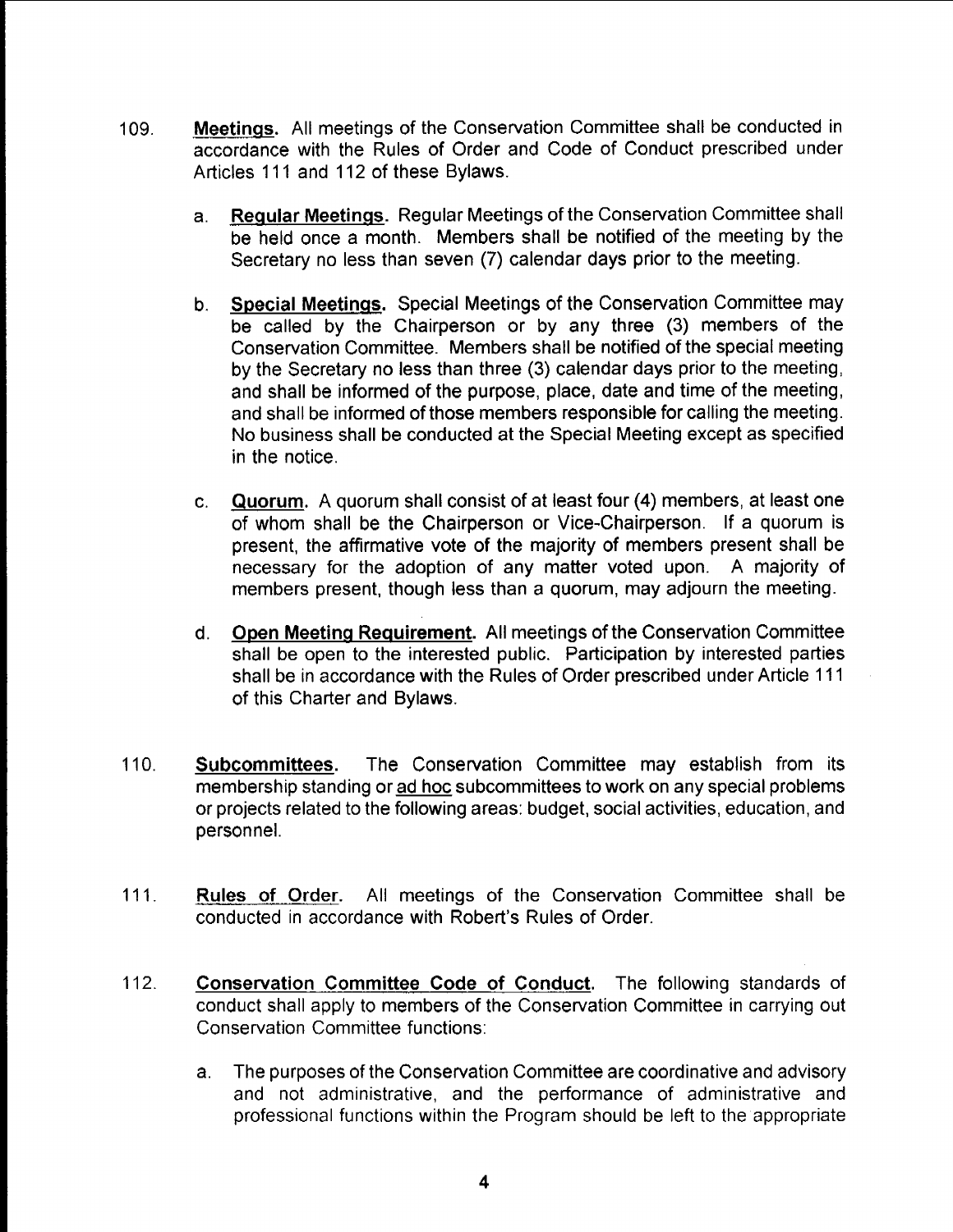staff, who should be accorded the respect and consideration due professional personnel.

- b. The Conservation Committee is not a political body, and the use of one's membership in the Conservation Committee to advance personal positions which are not directly related to the Conservation Committee's purposes is inappropriate.
- c. The authority of the Conservation Committee resides in the Conservation Committee as a body and only extends to the functions set forth in Section 101 of FDL Ord. #03/90, as amended, and these Bylaws, and an individual member has no authority to represent the Conservation Committee outside official meetings unless specifically delegated such a function by the Conservation Committee consistent with the purposes of the Conservation Committee as set forth in Section 101 of FDL Ord. #03/90 as amended, and these Bylaws.
- d. All Conservation Committee business should be conducted in an ethical and above-board manner, and the procedures for holding meetings prescribed under Article 109 of these Bylaws must be strictly observed.
- 113. **Amendments.** These Bylaws shall only be amended by resolution of the Reservation Business Committee.

## **CERTIFICATION**

We do hereby certify that the foregoing Ordinance was duly presented and amended by Resolution #1081/96, by a vote of 2 for, 0 against, 0 silent, with a quorum of 3 being present at a Special Meeting of the Fond du Lac Reservation Business Committee held on March 12, 1996 on the Fond du Lac Reservation.

Robert B. Peacock, Chairman

vs:9601AMD.ORC

 $\rho_{\text{electro}}$ 0.<br>**Top**, Sec.*T*Treas.